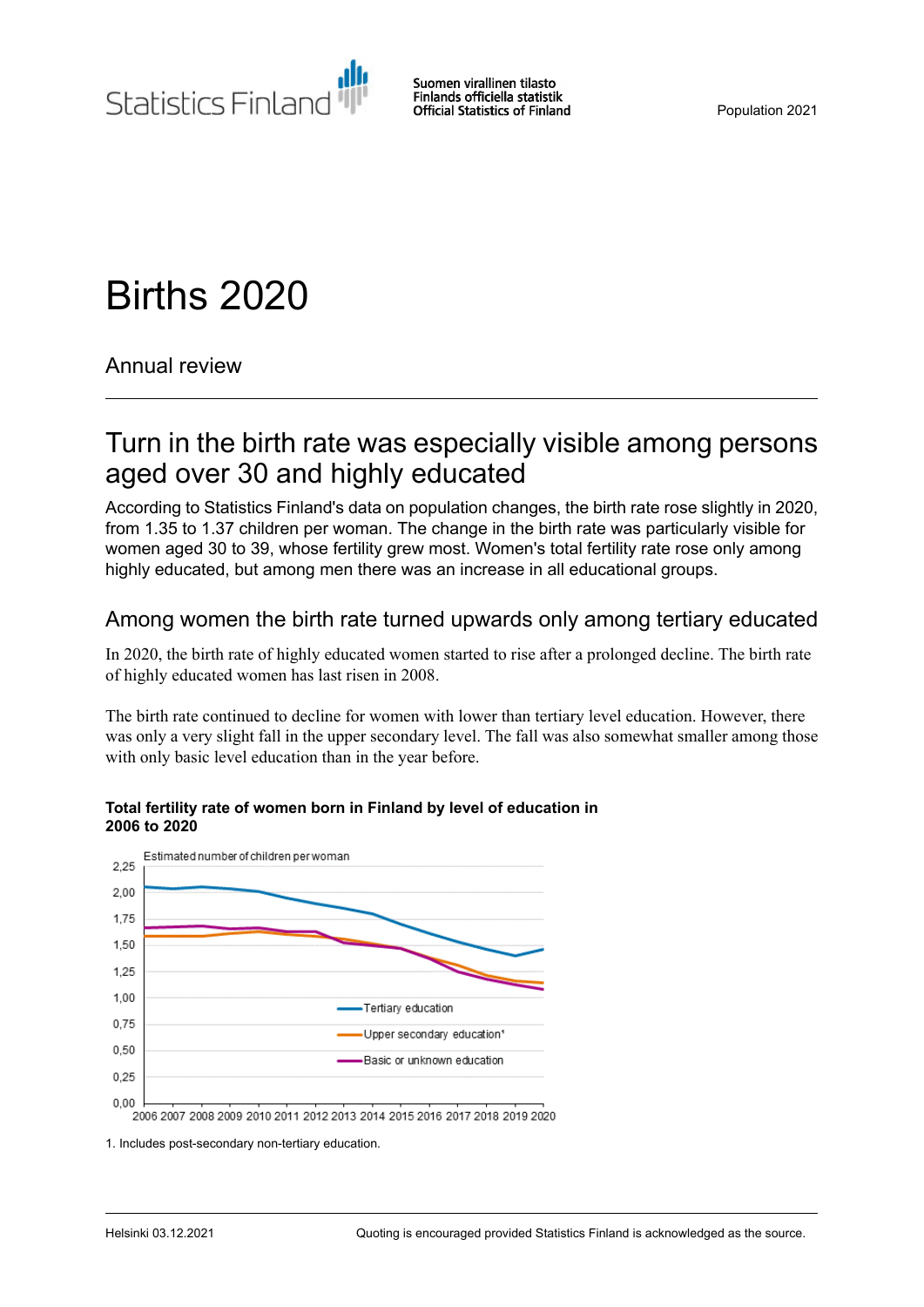The data here concern only mothers and fathers born in Finland. Some qualifications completed abroad are missing from Statistics Finland's Register of Completed Education and Degrees, for which reason the qualification data of many persons born abroad are deficient.

In 2020, the upward turn in the birth rate appears to be different in men's educational groups than women's. For men, the birth rate has turned upwards in all three educational groups (Appendix figure 1).

### Children were born most to women aged 30 to 34

The birth rate rose last year most in the age groups aged 30 and over, that is, among those with the highest fertility rate before the decline in the birth rate in the 2010s. For example, the strong rise in fertility for those aged under 25 would have been divergent due to the prolonged increase in the age of family formation. In 2020, the fertility rate rose most in relative terms for those aged 30 to 34, by four per cent. The share of this age group in the total birth rate is also biggest, 35 per cent in 2020. The risen birth rate last year was also explained by the higher fertility rate among persons aged 25 to 29 and 35 to 44.

The fertility rate of persons aged under 25 continued to decline. Itsshare of the total birth rate has decreased to 13 per cent in 2020, while it was 17 per cent in 2010 and 21 per cent in 2000. With the gradual rise in the age at which children are had, the fertility trend of those aged 35 to 39 and 40 to 44 has been rising for a long time. The share of those aged 35 to 39 in the total birth rate is already nearly one fifth and together with those aged 40 to 44 as high as close on one quarter.



### **Fertility by age group in 1965 to 2020**

## Smaller share of children than before born to married parents

The share of children born to married parents diminished rapidly in the 1990s, after which the share has declined further but at a slower pace. In 2020, altogether 54 per cent of all children were born to married parents, while in 1990 this share was 75 per cent.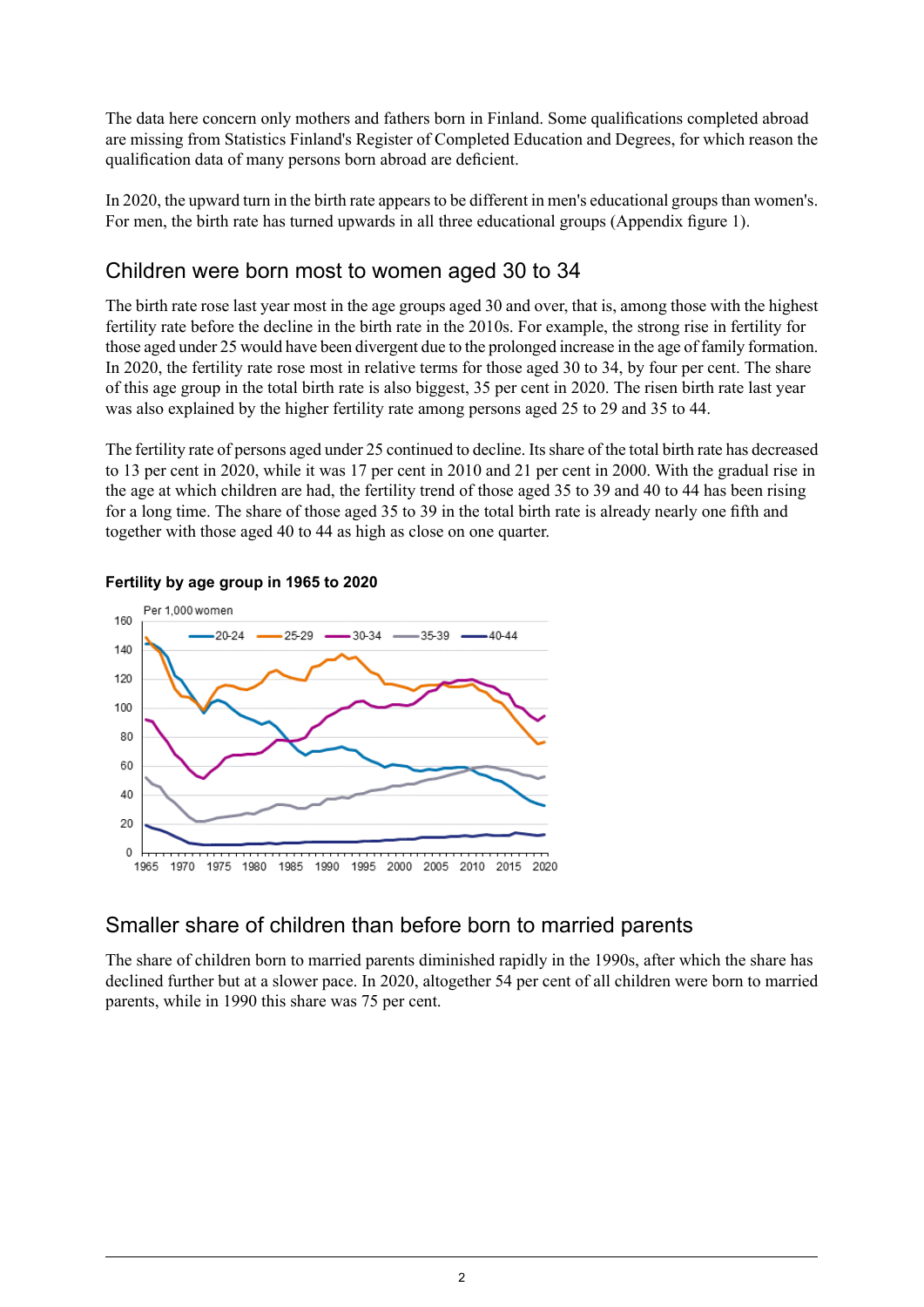

**Live births in and outside marriage in 1990 to 2020, per cent**

Examined by the order of the child born, it can be seen that more than one-half of first-born children are born outside marriage. In 2020, the percentage of persons born outside marriage was 57, in 1990 it was still 38. The trend of children born outside marriage is also rising when looking at those born as second-born or at least third-born children. However, the growth in the share of children born outside marriage as second-born or at least third-born has accelerated more clearly in the 2010s. This trend can be interpreted as the significance of being married at the time of birth of a child having fallen for later children of the family as well.

A majority of children born outside marriage are born to cohabiting parents. This is indicated by that in nearly nine cases out of ten children born outside marriage the mother and father of the child lived together.



**Live births outside marriage by birth order in 1990 to 2020, per cent**

### Only little differences between Nordic countries in the age of becoming a mother, Iceland excluded

By 2016, first-time mothers in Finland and Norway had reached the average age of first-time mothers in Sweden and Denmark. Since then no major differences have developed between the countries, but by 2020 the average ages again differ somewhat from each other.

In Iceland, the first child has for a long time been born to younger parents than in the other Nordic countries. However, the start of parenthood has also been delayed in Iceland, in recent years even faster than in other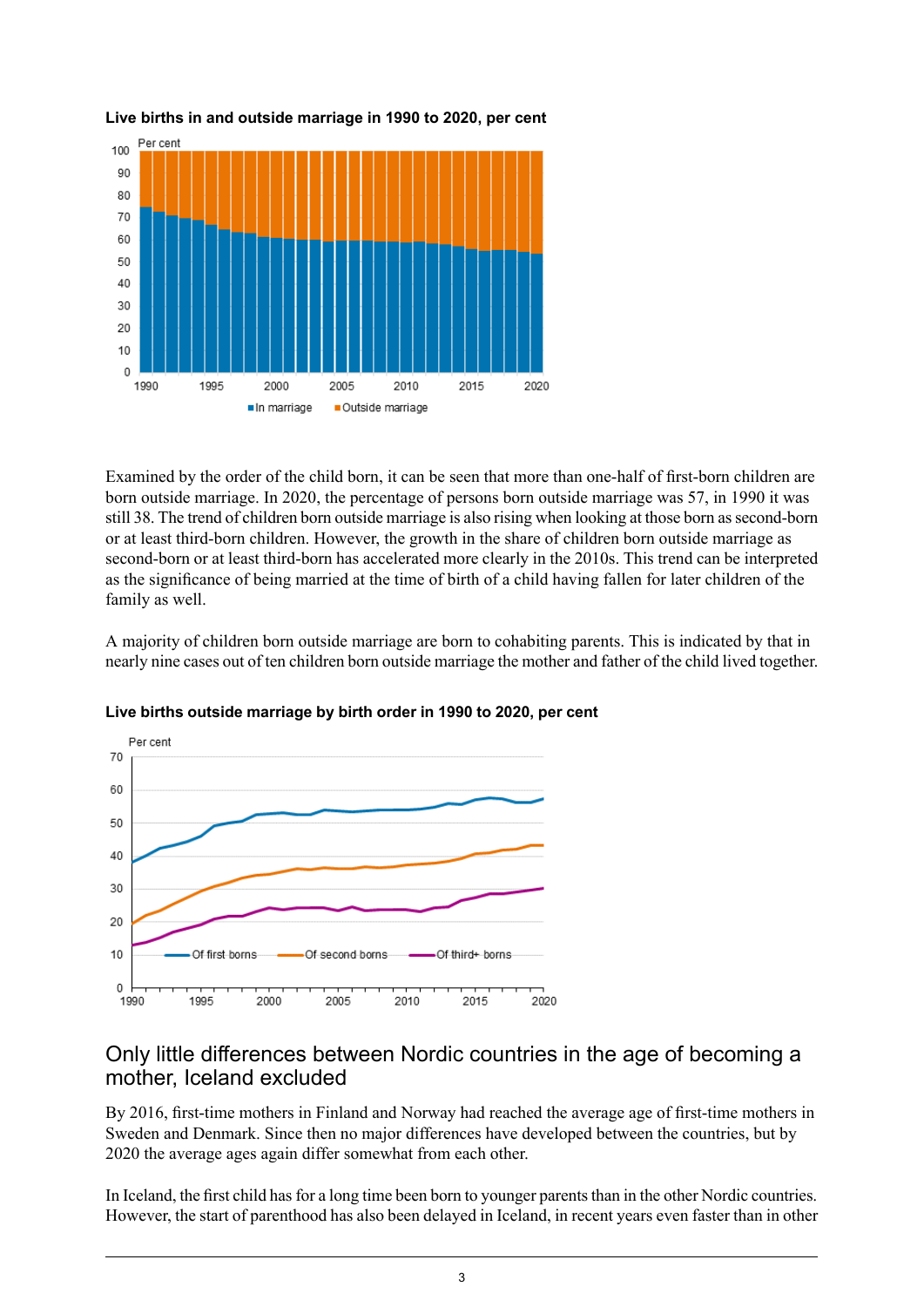Nordic countries. As a result, first-time mothers in 2020 were, on average, only good one year younger in Iceland than elsewhere in the Nordic countries.

The average age of first-time fathers differs more clearly between the countries than that of mothers. The average age of becoming a father in 2020 still has clear country-specific differences. The average age of fathers was 31.6 years in Finland and 30.7 years in Iceland in 2020.

In all Nordic countries the average age of first-time fathers is around two years higher than that of first-time mothers.

### Share of persons with Finnish background in the birth rate did not decrease any more

Measured by the total fertility rate, the share of women with Finnish background in the birth rate remained unchanged in 2020, 85 per cent. The total fertility rate for the whole country was 1.37 children per woman, of which the share of women with Finnish background was 1.16 children per woman. In 2010, the total fertility rate for the whole country was 1.87 children per woman, of which 1.72 were of Finnish background. This corresponded to 92 per cent of the birth rate in the whole country.



#### **Total fertility rate broken down by mother's origin in 1990 to 2020**

The share of persons with foreign background in the birth rate of the whole country has increased slowly from the 1990s and is currently 15 per cent of the whole country's birth rate. In the corresponding time, the share of women with foreign background in all women aged 15 to 49 has, however, grown slightly more slowly and is slightly over 11 per cent at the end of 2020. The growth in the number of women with foreign background has been big, from close on 10,000 in 1990 to around 126,000 in 2020.

Further information about the birth rate according to origin is available on Statistics Finland's Immigrants and integration thematic pages in the section [Birth](http://www.stat.fi/tup/maahanmuutto/perheet/syntyvyys.html) rate.

### Birth rate of Finnish-speaking persons rose slightly in 2020 — the birth rate of Swedish-speaking persons still higher

Since 2006, the birth rate of Swedish-speaking persons has been slightly higher than that of Finnish-speaking persons. In the last decade, the birth rate has fallen in both language groups, but in 2020, the total fertility rate of Finnish speakers rose from 1.29 to 1.32 children per woman. In 2020, the total fertility rate of Swedish-speaking persons was ever higher, 1.51 children per woman. The total fertility rate was 1.95 for Swedish-speaking persons and 1.85 for Finnish-speaking persons in 2010.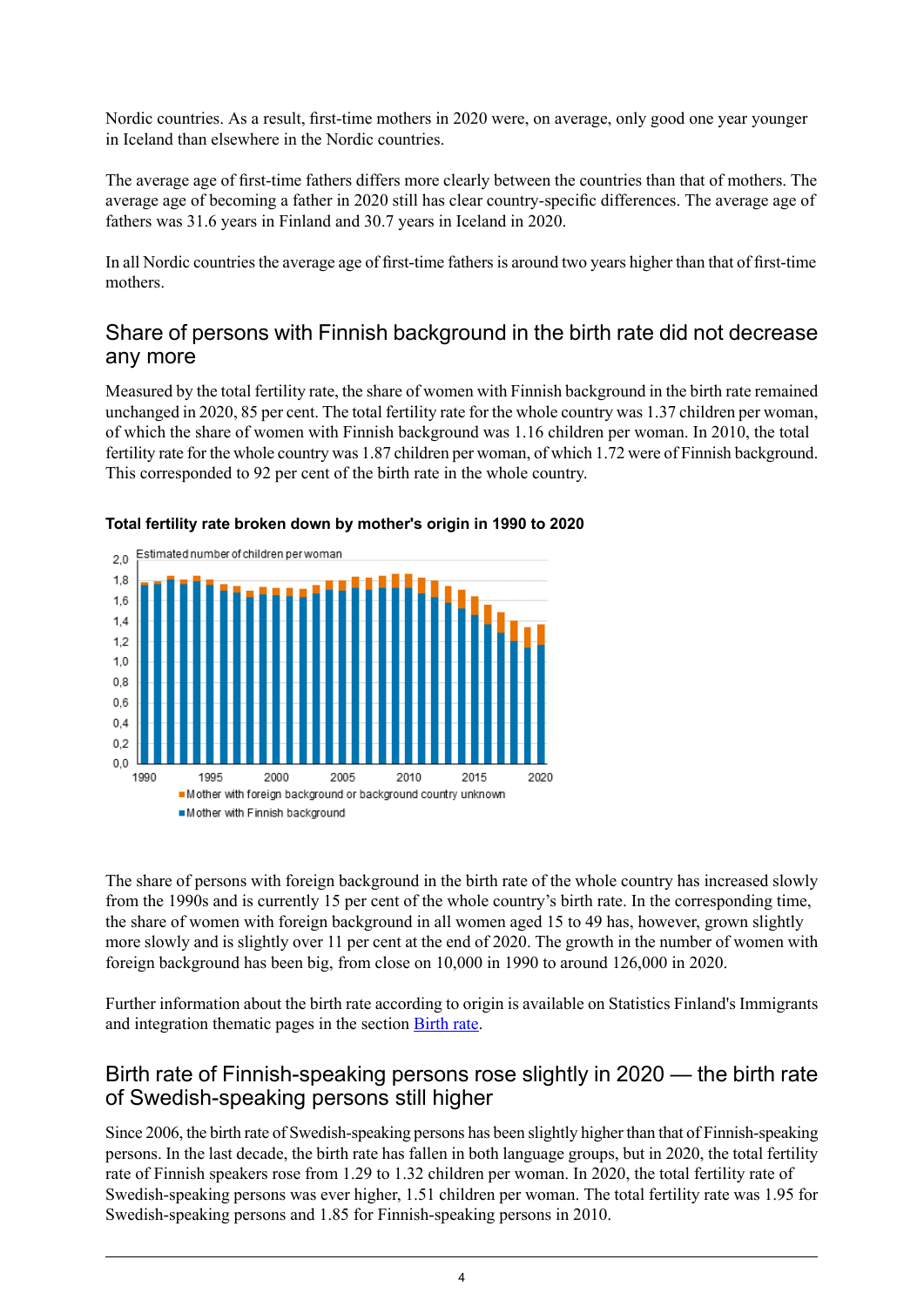#### **Total fertilityrate of FInnish-speaking and Swedish-speaking women in 1991 to 2020**



1991 1994 1996 1998 2000 2002 2004 2006 2008 2010 2012 2014 2016 2018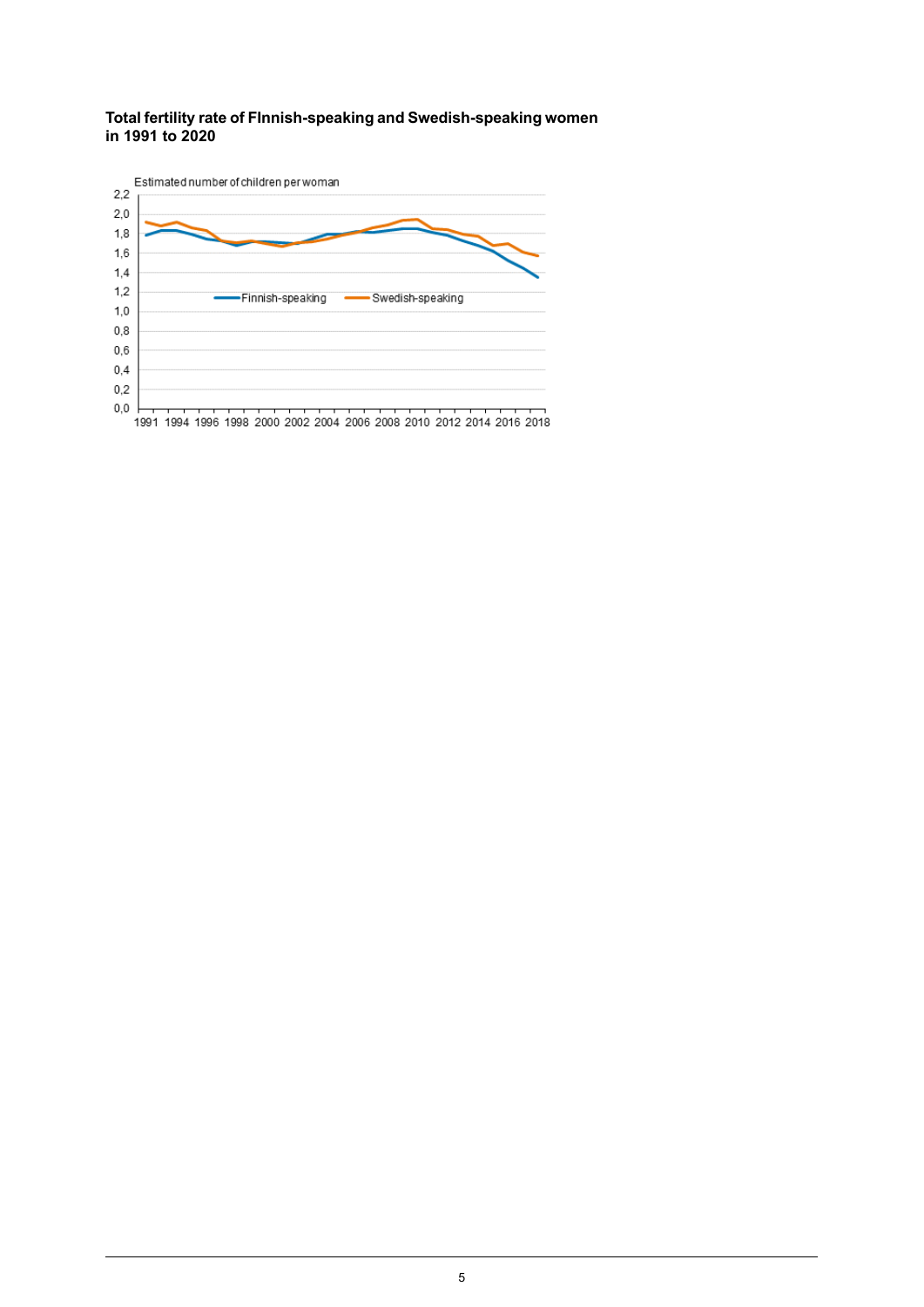## **Contents**

## Tables

### **Appendix tables**

| Appendix table 2. Stillbirths by age of mother, marital status and birth order of child calculated from mother's all |  |
|----------------------------------------------------------------------------------------------------------------------|--|

## Figures

### **Appendix figures**

Appendix figure 1. Total fertility rate of men born in Finland by level of education in 2006 to 2020 [¹.....................8](#page-7-0)

Quality description, births [2020..................................................................................................................................9](#page-8-0)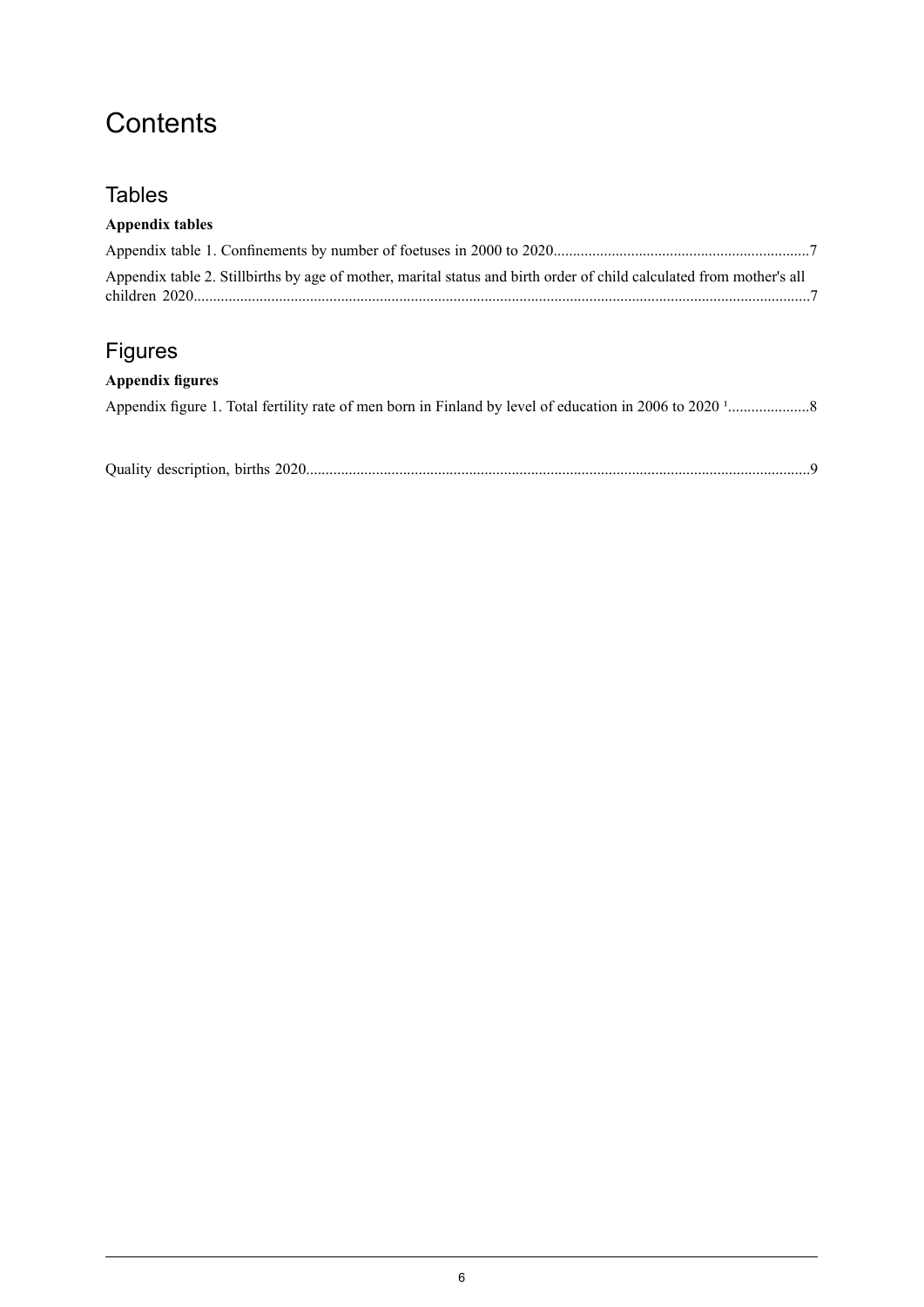## Appendix tables

### <span id="page-6-0"></span>**Appendix table 1. Confinements by number of foetuses in 2000 to 2020**

| Number of foetuses<br>Year |                    |        |     |              |      |  |  |
|----------------------------|--------------------|--------|-----|--------------|------|--|--|
|                            | Total              | One    | Two | <b>Three</b> | Four |  |  |
| 2000                       | 56 056             | 55 148 | 899 | 9            |      |  |  |
| 2001                       | 55 511             | 54 658 | 843 | 10           |      |  |  |
| 2002                       | 54 882             | 54 043 | 829 | 10           |      |  |  |
| 2003                       | 55 962             | 55 122 | 834 | 6            |      |  |  |
| 2004                       | 57 067             | 56 206 | 844 | 17           |      |  |  |
| 2005                       | 57 066             | 56 212 | 847 | 7            |      |  |  |
| 2006                       | 58 136             | 57 252 | 871 | 13           |      |  |  |
| 2007                       | 58 024             | 57 125 | 889 | 10           |      |  |  |
| 2008                       | 58 845             | 57981  | 854 | 10           | -    |  |  |
| 2009                       | 59 759             | 58 896 | 850 | 13           |      |  |  |
| 2010                       | 60 216             | 59 284 | 919 | 13           |      |  |  |
| 2011                       | 59 253             | 58 398 | 841 | 14           |      |  |  |
| 2012                       | 58 836             | 58 030 | 794 | 12           |      |  |  |
| 2013                       | 57 484             | 56 692 | 785 | 7            | -    |  |  |
| 2014                       | 56 605             | 55 825 | 771 | 8            | 1    |  |  |
| 2015                       | 54 890             | 54 144 | 738 | 8            | ۰    |  |  |
| 2016                       | 52 230             | 51 494 | 730 | 5            | 1    |  |  |
| 2017                       | 49 762             | 49 066 | 690 | 6            |      |  |  |
| 2018                       | 47 083             | 46 459 | 618 | 6            |      |  |  |
| 2019                       | 45 153             | 44 574 | 572 | 7            |      |  |  |
|                            | 2020 45 962 45 348 |        | 607 | 7            |      |  |  |

#### <span id="page-6-1"></span>**Appendix table 2. Stillbirths by age of mother, marital status and birth order of child calculated from mother's all children 2020**

| Age                 | <b>Marital status</b>                |    |                |   |                    |                              |    |                |                |      |
|---------------------|--------------------------------------|----|----------------|---|--------------------|------------------------------|----|----------------|----------------|------|
|                     | Mother married<br><b>Birth order</b> |    |                |   | Mother not married |                              |    |                |                |      |
|                     |                                      |    |                |   | <b>Birth order</b> |                              |    |                |                |      |
|                     | Birth order of child total 1         |    | 2              | 3 | $ 4+$              | Birth order of child total 1 |    | 2              | 3              | $4+$ |
| Age of mother total | 64                                   | 25 | 22             | 8 | 10                 | 56                           | 34 | 11             | 7              | 4    |
| $-19$               |                                      |    |                |   |                    |                              | 1  |                |                |      |
| $20 - 24$           | 3                                    | 2  |                |   | 1                  | 8                            | 5  | 3              |                |      |
| $25 - 29$           | 19                                   | 9  | 8              | 1 | 1                  | 14                           | 9  | $\overline{2}$ | 3              |      |
| $30 - 34$           | 21                                   | 9  | 6              | 3 | 3                  | 12                           | 8  | 1              | $\overline{2}$ | 1    |
| $35 - 39$           | 13                                   | 4  | 5              | 3 | 1                  | 17                           | 9  | 4              | 1              | 3    |
| $40 - 44$           | 7                                    | 1  | $\overline{2}$ | 1 | 3                  | 4                            | 2  | 1              | 1              |      |
| $45 -$              | 1                                    |    |                |   |                    |                              |    |                |                |      |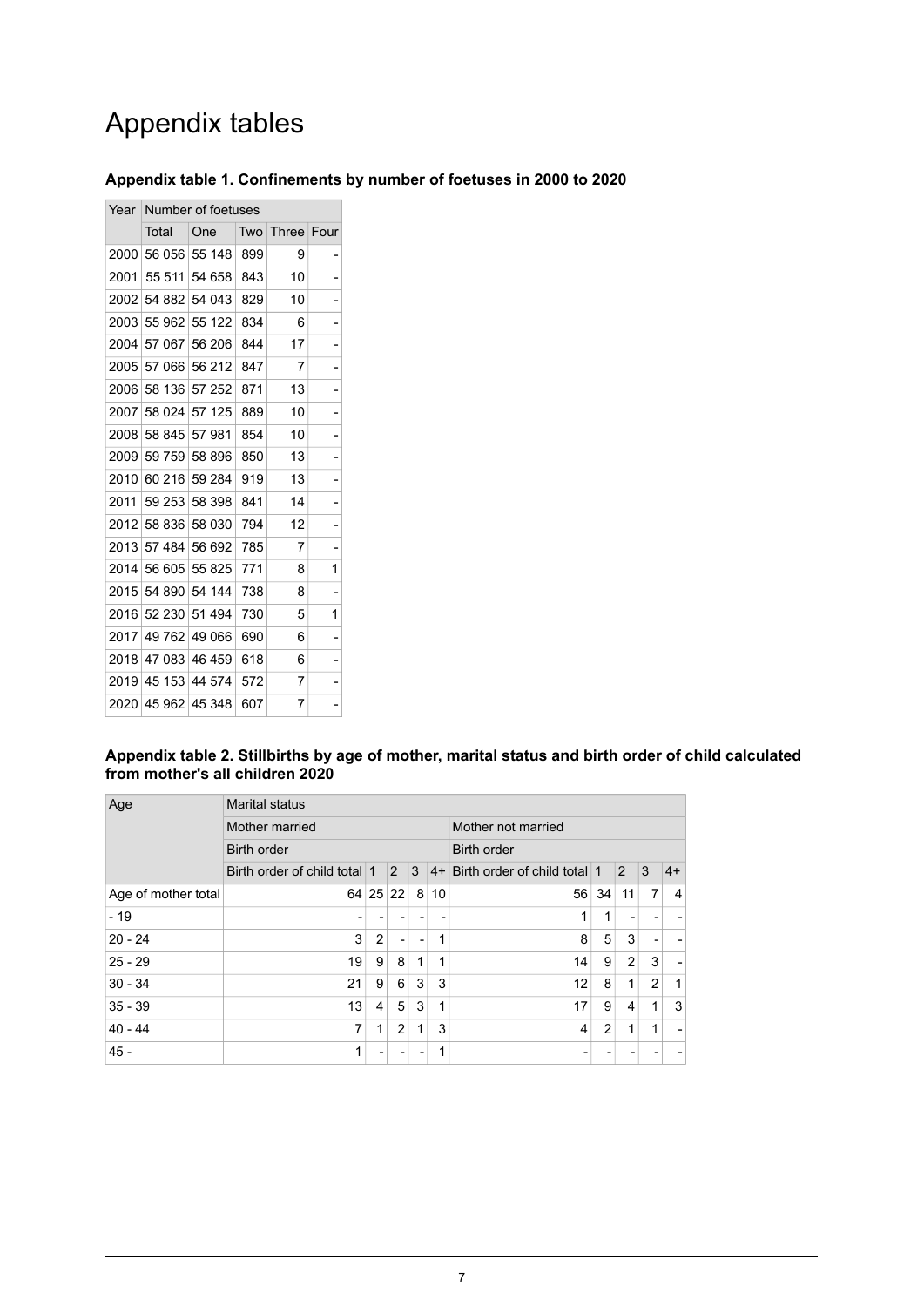## Appendix figures

#### <span id="page-7-0"></span>**Appendix figure 1. Total fertility rate of men born in Finland by level of education in 2006 to 2020 ¹**



1. Information on fathers of children born outside marriage is obtained only when paternity is confirmed, and that is why it is received at a delay. For this reason, there may be slight deficiencies in the data for 2020 concerning fathers. For around one per cent of children, information on fathers is completely missing.2. Includes post-secondary non-tertiary education.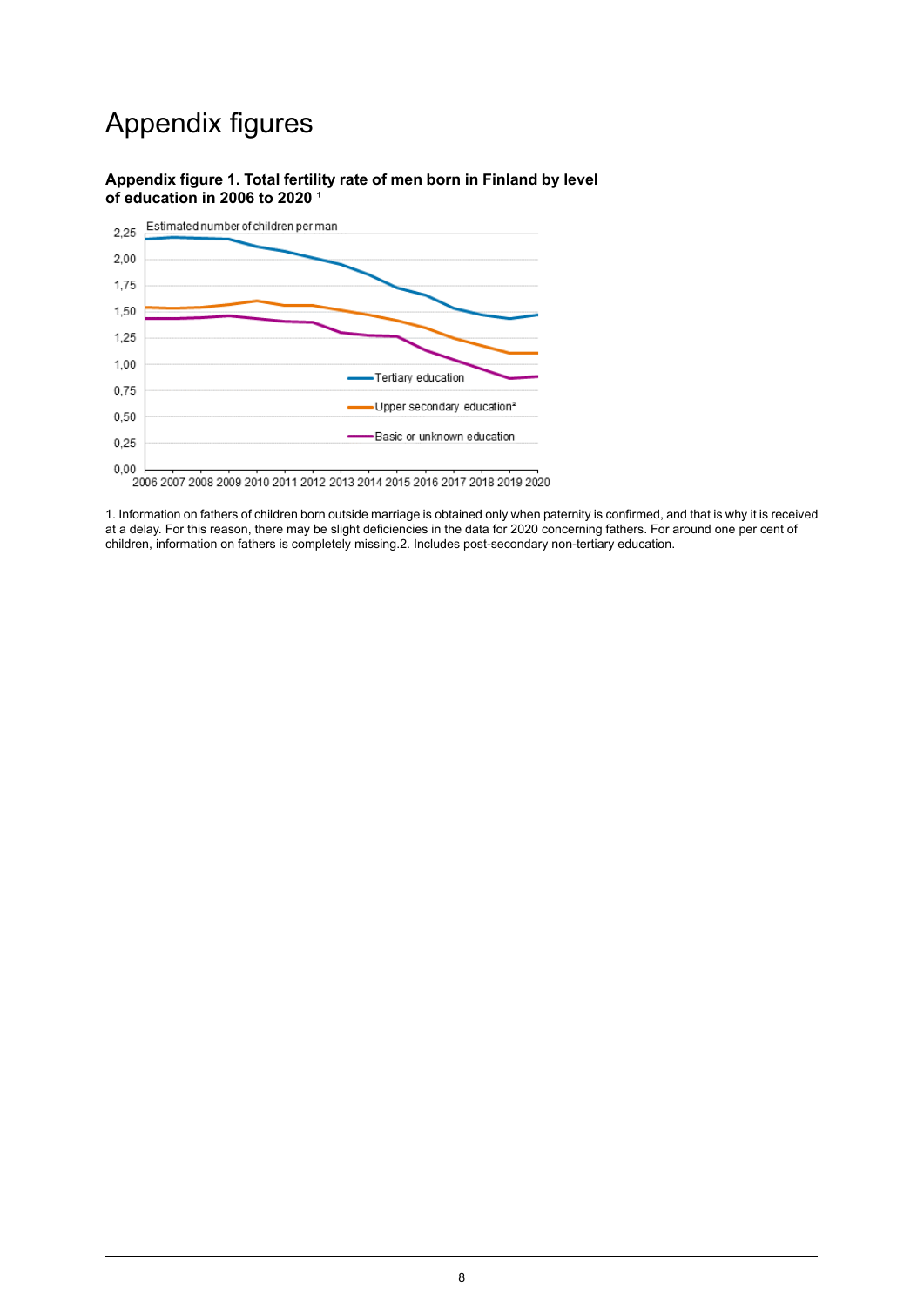## <span id="page-8-0"></span>Quality description, births 2020

## 1. Relevance of statistical information

The main source used when producing Finnish population statistics is the Population Information System, which is maintained by the Digital and Population Data Services Agency and the state department of Åland. From 1975 Statistics Finland has obtained population data from the Digital and Population Data Services Agency.

The last population registration was carried out in Finland on 1 January 1989. After that the Population Information System has been updated by notifications of changes. The data stored in the Population Information System are specified in the act on Population Information System and the certificate services of the Digital and Population Data Services Agency (21 August 2009/661). Notifications on population changes for the past year are expected by the last day of January of the following year.

Statistics Finland's function is to compile statistics on conditions in society (Statistics Finland Act of 24 January 1992/48). These also include demographic statistics.

In accordance with the Act on the Municipality of Domicile, the municipality of domicile and the place of residence of individuals are recorded in the Population Information System. The municipality in which a person lives or the one construed by the inhabitant as the municipality of domicile on the grounds of residence, family ties, livelihood or other equivalent circumstances, or to which the inhabitant has close links due to the aforementioned circumstances is deemed the municipality of domicile. (Act on the Municipality of Domicile, 201/1994.) The population registered in the Population Information System is divided into those present and those absent. Those present are permanent residents of Finland, either Finnish nationals or aliens. Those absent are Finnish nationals who when emigrating from the country have reported that they intend to be absent from Finland for more than one year, with the exception of Finnish nationals who are diplomats and those working in development co-operation (Act on the Municipality of Domicile, 201/1994.) Only changes in the population resident in Finland are taken into account when compiling statistics on vital events. Persons moving to Finland from abroad are classified in the population statistics if the place of residence they have declared as their municipality of domicile is later confirmed as their place of residence.

### Births

'Liveborn' is the term for a newborn who breaths or shows other signs of life after birth. Only liveborn children of women permanently resident in Finland are taken into account in the population statistics.

According to the World Health Organisation (WHO) definition, 'stillborn' is the term for a newborn with a birth weight of at least 500 g or, if the birth weight is not available, a newborn born dead after a pregnancy lasting 22 weeks or more. The WHO definition has been in use since 1987. From the 2003 vital statistics onwards, the same national definition is used as in the cause-of-death statistics: 'stillborn' is the term for a newborn with a birth weight of at least 500 g, or a newborn born dead after a pregnancy lasting 22 weeks or more.

Children are classified according to family status as legitimate or illegitimate. A child born in wedlock is legitimate. A widow can give birth to a legitimate child if the pregnancy began while still married. A child born out of wedlock is illegitimate. Cases where the mother has married the child's father after the child's birth are also considered illegitimate in these statistics. According to law, such children only become legitimate as of the date when their parents enter into a marriage contract with each other. In this vital statistics publication the child's family status is primarily given by the mother's marital status, that is, whether the mother was married or not. Unmarried, widowed and divorced women, and women widowed after a registered partnership, separated from a dissolved registered partnership or living in a registered partnership are classified as not being married at the time of the child's birth.

The new Maternity Act entered into force on 1 April 2019, according to which a child can have two mothers (253/2018). The woman having given birth to a child is the biological mother of the child. The child's other parent can be the father or the child can have two mothers. The woman who consented to the fertility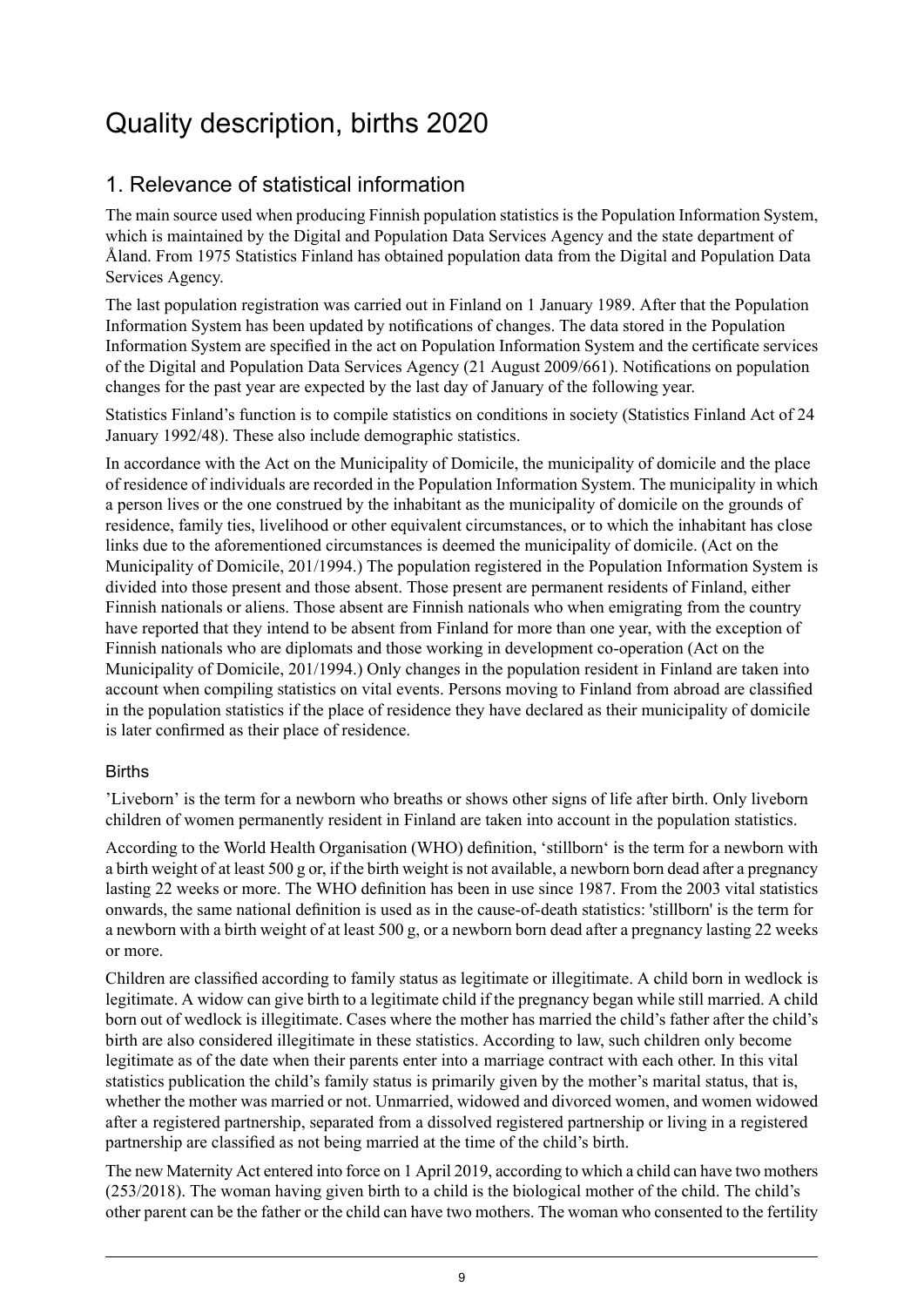treatment in agreement with the birth mother, as a result of which the child was born, can be established as the second mother of the child.

The birth order is determined in two ways: either all live births to the mother are taken into account, or only the live births during the present marriage are included.

The health care unit has to report liveborn children to the Population Information System. (Statute, 128/2010).

Births must be reported to the Population Information System at the latest on the day following the birth or at the latest on the day after the child's birth has been reported to the health care unit or health care professionals.

The Digital and Population Data Services Agency does not collect data on stillbirths. These data are obtained from stillbirth certificates written out by physicians. The health care unit or the physician in question forwards the certificate to the National Institute for Health and Welfare, which sends it to Statistics Finland (Statute 948/1973 and Act 459/1973).

In the vital statistics the number of stillbirths may differ somewhat from the number of stillbirths in the cause of death statistics. The deadline for data on stillbirths is shorter for the vital statistics than for the cause of death statistics.

The excess of births over deaths, that is, natural population increase means the difference between births and deaths. The crude birth rate refers to the number of births per 1,000 persons of the mean population. The proportion of stillbirths refers to the number of stillborn children per 1,000 liveborn and stillborn children. The general fertility rate indicates the number of liveborn children per 1,000 women of the mean population aged 15 to 49. The age-specific fertility rate indicates the number of live births per 1,000 women of the mean population in the age group in question. This same principle is applied for calculating age-specific legitimate or non-marital fertility rates. The legitimate fertility rate is calculated per married women and the non-marital fertility rate per non-married women. The total fertility rate is obtained by adding up the fertility rates calculated for one year. The rate refers to the estimated number of children born to a woman, given that the fertility rate of that statistical year prevails during the whole reproductive period of this woman on condition that the woman does not die before the end of the said period. The reproduction of the population refers to a change of a generation into a new one. Reproduction is measured by gross reproduction rates or net reproduction rates that generally indicate the ratio between the sizes of the daughter's and mother's generations. The fertility and mortality of the mother's generation before the end of the childbearing age is taken into account in the calculation of the net reproduction rate. In the gross reproduction rate this mortality is not taken into consideration. If the net reproduction rate calculated per one woman is less than one, the daughter's generation is smaller than the mother's generation and the mother's generation has not reproduced itself.

## 2. Methodological description of survey

The main source used when producing Finnish population statistics is the Population Information System of the Digital and Population Data Services Agency. A Population Information System is uppdated with information it gets from persons experiencing vital events and parishes of the Evangelical-Lutheran and Greek Orthodox churches. Hospitals send information of births to the maintenance of the Population Information System. Local courts take information of decisions of adoptions and divorces dealt in the court into the Population Information System. Statistics Finland receives the updated data on vital events on a weekly basis from the Population Register Centre.

The deadline for delivering data to Statistics Finland on vital events in the statistical year is the end of January of the following year. The exception to this is the data on stillbirths, which were expected by the end of September. Data on population changes in statistical year delivered to Statistics Finland after this date are included in the data of the following year. Data on events relating to years (statistical year-4) through to (statistical year-1) and reported between February (statistical year) and January (statistical year+1) are included in the statistical year data.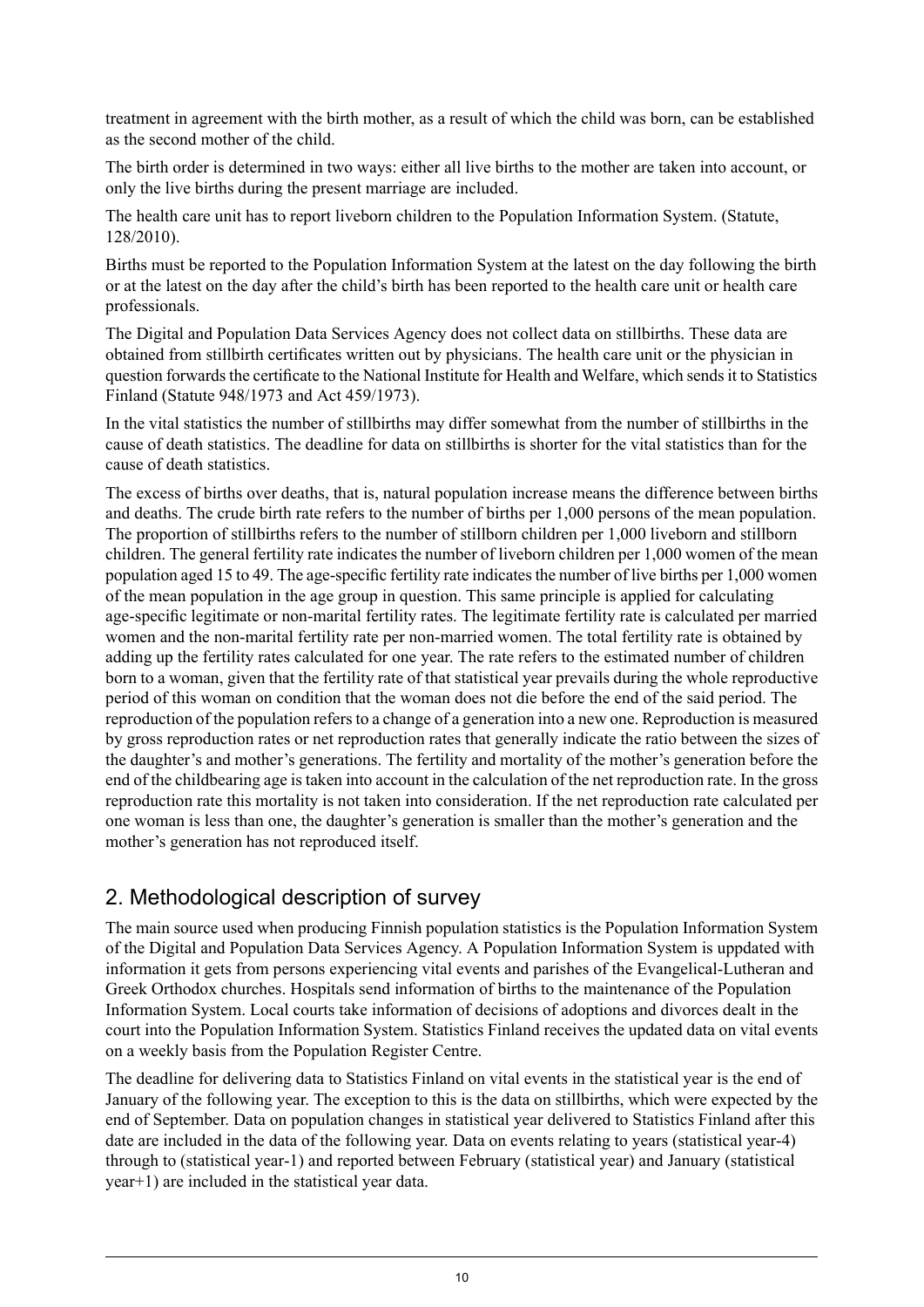Starting from the statistical reference year 2018, additions or corrections are expected to the background data in the population change data until the end of February following the statistical reference year. The total number of vital events established at the end of January does not change, however, but the aim of the additions and corrections is to improve the quality of the data.

## 3. Correctness and accuracy of data

In general, the Population Information System of the Digital and Population Data Services Agency can be considered very exhaustive as regards persons. In order that a person obtains a personal identity code, he or she has to be registered in the Population Information System. It is difficult to live in Finland without a personal identity code. A personal identity code is needed so that one can work legally, open a bank account, have dealings with authorities and so on. It can be safely assumed that Finland cannot have any substantial numbers of 'moonlighters' who receive their pay in cash for periods of over one year, for example. Staying in Finland for at least one year is the prerequisite for registering into the population of Finland.

After abolishment of yearly checking of domicile registers (January 1) in 1989 the Population Information System has been maintained only by notifications of changes to population information. Their correctness is determined by a reliability survey made on the addresses in the Population Information System.

The Digital and Population Data Services Agency has charged Statistics Finland with the task of conducting a sample survey on correctness of address information. Around 11,000 people are asked whether their address in the Population Information System is correct. In the most recent survey in 2012, the address was correct for 98.9 per cent of the respondents.

## 4. Timeliness and promptness of published data

Final vital statistics are published yearly in April to May, except for those on stillbirths, which are available in October. Since 1999 the regional division used has been that of the first day of the following year. Thus the municipalities that unite on the first day of the new year are already combined in the statistics on the last day of the previous year. Information on the vital statistics of the united municipalities before the unification is available from 2003 onwards.

Preliminary population data by municipality are available by month.

## 5. Accessibility and transparency/clarity of data

Basic population data are available in electronic form by municipality or with larger regional divisions than municipality in Statistics Finland's free 'Population' online service (Statistical databases) at: [http://tilastokeskus.fi/tup/tilastotietokannat/index\\_en.html](http://tilastokeskus.fi/tup/tilastotietokannat/index_en.html)

General information and long time series on the population of the whole country can be found from the home page of Demographic Statistics at: [http://tilastokeskus.fi/til/synt/tau\\_en.html](http://tilastokeskus.fi/til/synt/tau_en.html)

Population statistics from 1750 have been digitised into PDF format in the National Library's Doria service:

. [Publications](http://www.doria.fi/handle/10024/67161) on Population structure and Vital statistics in Doria (in Finnish). [Publications](http://www.doria.fi/handle/10024/67160) on Population censuses in Doria (in Finnish).

The chargeable information service contains more specified information about the population by sub-area of municipality, for example.

## 6. Comparability of statistics

Comparable regional vital statistics time series are available free in the StatFin online database service. The tables always indicate which regional division is used.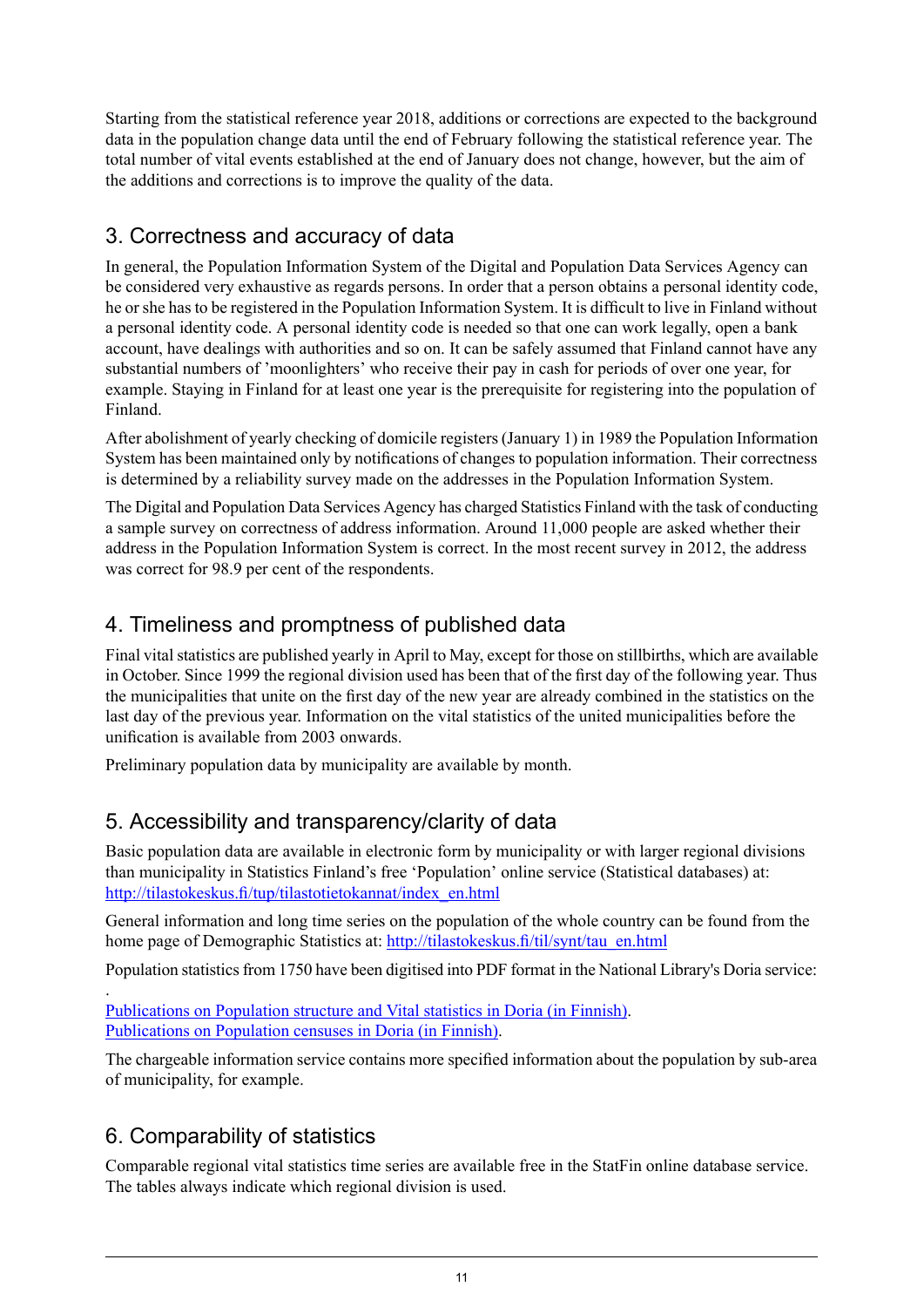Vital statistics data on the numbers of births, deaths and marriages contracted are available from 1749 onwards. From 1776 there are data about mothers having given birth by five-year age group and from 1936 about all children born by age of mother. After the statistical revision of 1877 collection of data on deaths was started by one-year age group, which made it possible to begin calculation of accurate mortality and lifetime tables from the 1880s onwards. On account of this statistical revision, annual collection of data on migration and divorces was also started from 1878.

## 7. Coherence and consistency/uniformity

Statistics Finland's other statistics use the data of demographic statistics as basic information on population. Consequently, Statistics Finland's other statistics correspond to demographic statistics.

THL, the Finnish Institute for Health and Welfare, maintains a register of births and publishes information about parturients, deliveries and newborns. The figures of THL differ somewhat from those of Statistics Finland. Statistics Finland's figures include among women giving birth those who are permanently resident in Finland at the time of the birth of the child, while the THL register of births contains all women having given birth in Finland and their children.